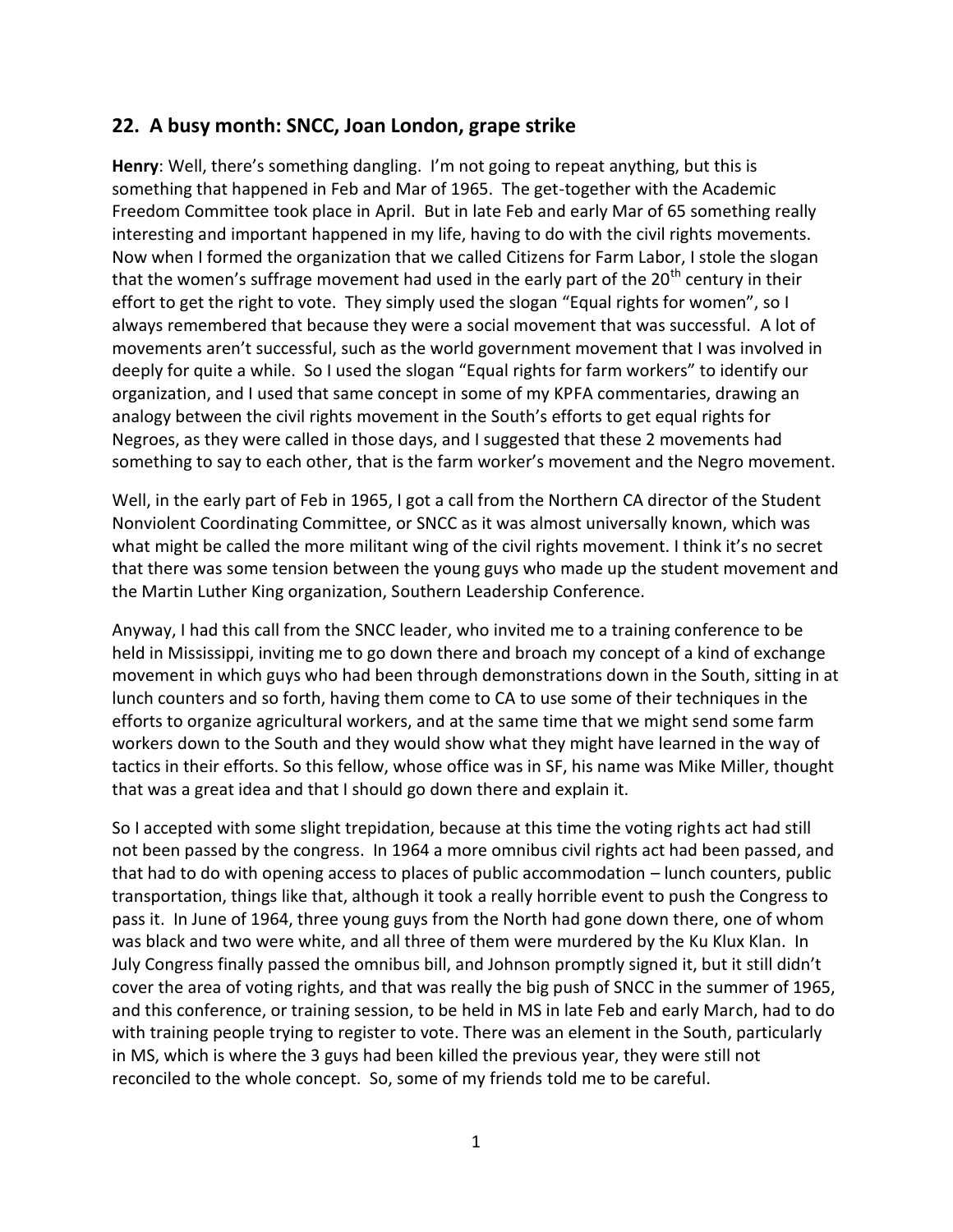Well, I don't know whether you guys ever heard of Stokely Carmichael, he was a firebrand who was leading SNCC, and he was going to be the director of this training session. Among the other members of the faculty was another fellow who was quite well known in his way, and his name was Howard Zinn. He had achieved some renown for having written what he called a "People's History of the United States". It was from a left-wing point of view, in which he told about the warts of the Founding Fathers and all that sort of thing, and gave a great deal of emphasis to the efforts of reformers and rebels of various stripes who had brought about social change as the country had gone along, particularly in the labor movement. He had a lot of chapters about the IWW, for example, whereas most histories don't even mention the IWW.

As it turned out, I and Howard Zinn were roommates at this event. I don't remember what the setting was, it was a place that probably had been used by a church, because it had room for smaller meetings that would meet occasionally, and large plenary sessions, and so forth. As it turned out, I didn't get a chance to speak until the very last day, and by that time people were in a hurry to get home, and to make a long story short, nothing was ever done about this exchange program between the representatives of the two different types of civil rights movements. But it was very interesting to me to see Stokely Carmichael in action, and to have a chance to talk with Howard Zinn. I remember at night – the closest town was a tiny crossroads called Waveland, I don't think it even appears on a lot of maps. It's quite close to a town on the Gulf of Mexico called Biloxi.

In the evenings after the training sessions were over, a lot of the guys would go to a bar, or a night club, in the town of Biloxi, in the black section of Biloxi, where I and maybe Howard was along, I can't remember that detail, I and maybe one or two others of the faculty, outsiders who were going to speak at this session. We were the only white guys in the place, and it just struck me, the difference between the fact that we were accepted, nobody looked askance at us, as though we were out of place, and what a difference it would have been if three black guys had tried to be waited on at a white night club at that time.

So that was a memorable experience, and I never felt in any danger. I came back and told it to my friends.

Shortly after that another memorable event took place, this one on Mar 17. I don't know whether you guys have ever heard of the Catholic Worker Movement. They put out a newspaper which cost 1 cent per copy, and I have been a subscriber for many, many years, and a subscriber to their basic ideas, which were really radical. They were started in the early 1930s as kind of a competitor of the Daily Worker, which probably was free or maybe it also charged 1 cent, and was the organ of the Communist Party USA.

A woman named Dorothy Day, along with a colleague, set out to form a movement which would be, I think the closest term would be Christian communist. They believed in the collected ownership of things, and almost every aspect of the Marxist ideal, except that it had a religious element, and a nonviolent element, and a democratic element. They didn't believe in war, and took it so seriously that they refused to serve in the draft, and a lot of them spent WW II, when it came along, in prison as COs. They did not believe in paying taxes, if any part of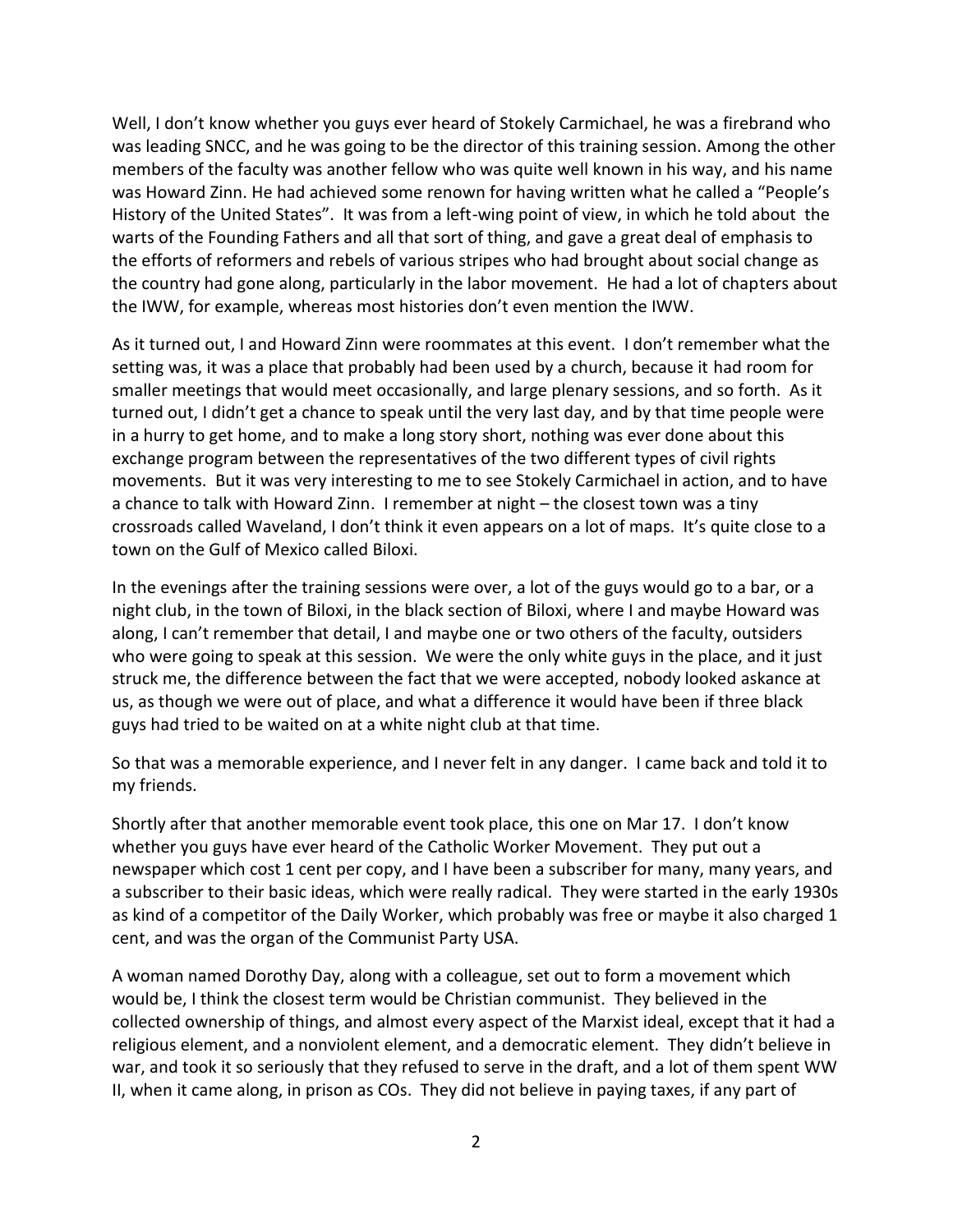those taxes were to go to the making of war, and so they had figured out the percentage of the national budget which went to the so-called Defense Department, and encouraged people to withhold that portion of their annual federal income tax, and defy the IRS to collect it, and the IRS of course had every right under the law to dip into a person's bank account, or if necessary force a sale of their home, or whatever. And I believed in it; I disbelieved in the Vietnam war to such an extent that I followed that precept of the Catholic Workers, and I withheld a quarter or a third or whatever it was from my income tax, and they did in fact take that out of my bank account, but they didn't threaten me with anything further than that, so I satisfied myself with mentioning it in my KPFA commentaries, and advising other people that they could do the same thing if they were so moved.

Anyway, as I said, Dorothy Day was one of the 2 founders of the movement, back in the early 30s. Well here we were in 1965, and she was getting along in years but she was still around, and she was in the Bay Area. There was a Catholic Worker house in Oakland, one of their activities was houses of hospitality for guys who were down and out, in the Skid Rows usually, and she checked in on these houses every so often, and somehow or other she heard about me, and my interest in justice for farm workers and other good causes, and so she wanted to meet me. It was worked out that she did in fact have some time to spend on the afternoon of March 17, and we met at 1624 Grove St, which is where Eugene and Dorothy and their mother and I were living at that time, and Dorothy Day and I had a great talk, for about 3 hours. Among other things she asked if I would be interested in writing a column about the developments in CA, to be published in their paper, which came out monthly. Well, I was sorely tempted, but I had to say I would think about it, but I had so many other commitments that I was afraid I couldn't give her a promise then and there, and as things turned out I was never able to follow up on it.

It was about that same time - it was a really very, very lively month - that Joan London came to me with another proposition. I don't know if I've mentioned the name of Joan London before; she was the long-time librarian of the State Federation of Labor in SF, which is a rather misleading title, because she was really a lot more than that, she was sort of their director of research, and whenever anybody had a question about the history of some union or other in this state, they would go to her and she would be able to answer their questions, and she would help with the writing of speeches by the big shots of the organization, because she was a good writer. In fact she had written a biography of her father, Jack London, back in the 1930s, which in the opinion of many people was the best one that had ever been written. As the years went by, others came along, and hers always stood well against all of these others, because she had the advantage that none of the others did, that she knew her father. She had a sister, I think I might have mentioned her also, but her sister was no writer.

And so Joan came to me on the 30<sup>th</sup> of Mar, 1965, I was living on Grove St at the time, and she came to me and said that she had had a feeler from a publisher in NYC called Thomas Crowell Co., an old line, small but well-thought-of publishing house that knew about the biography she had written of her father, and sent this letter to her asking if she were possibly able or interested in writing another book, and if so they would be interested in publishing it, I guess because her name still had some cachet. Well, she was not a well woman at this point. She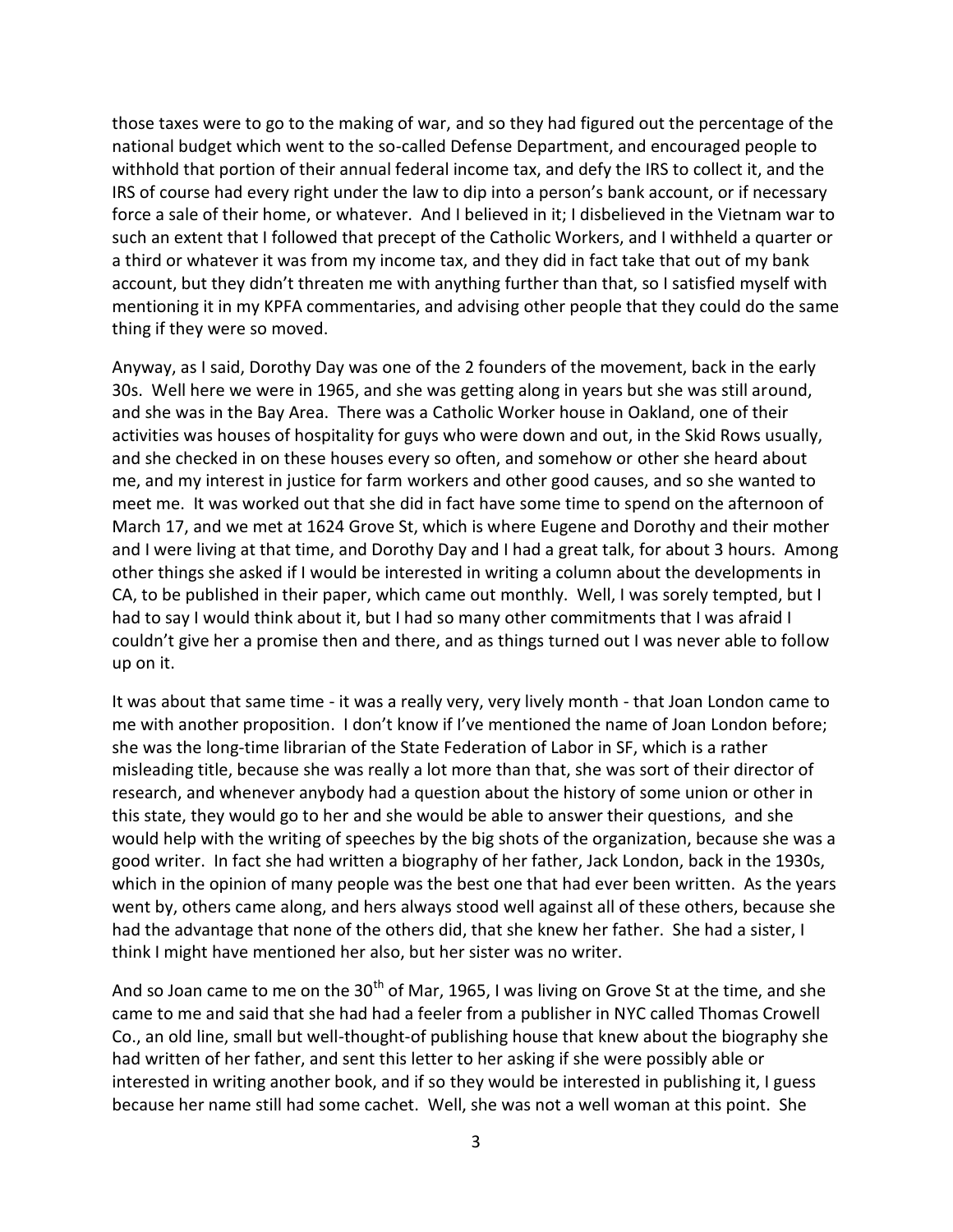had been a lifetime smoker, and was already showing signs of some lung problem, and she didn't feel quite up to undertaking another book all by herself. But she was very interested in the farm labor movement. She was a member of the advisory board, or the executive committee, of Citizens for Farm Labor, so she asked me if I would be interested in co-authoring a book with her, under the understanding that she had with this editor at the Crowell Co. He of course would have to agree to this co-authorship.

Well, it wasn't as though I would be under a monthly deadline, as I would have been if I had taken up Dorothy Day on her offer. I was already under a deadline with the station to do a monthly commentary, and I was under a deadline to put out the magazine for the Citizens for Farm Labor, even though sometimes we were delayed, but we were attempting to put out an issue every month. But there would be no such deadline on this arrangement for the book. So I said OK, if her editor would agree to it, I will be happy to work with out. And so in a couple of weeks or so she got a reply from, Hugh Rossen was his name, and he understood that it would be a book about the farm labor movement.

So Joan and I began meeting occasionally, at the very least we would meet monthly, because we had meetings of CFL every month, and she was always there early, and she and I could talk before the meeting, and after the meeting if necessary, so we began talking about an approach, and it seems that we could divide the book into two parts, one of them being a history of previous efforts to organize farm workers in the state of CA, and the  $2^{nd}$  half, roughly, would consist of profiles of individuals who had emerged in the recent past, who would illustrate different strands within the movement, including those who were working for the organization of workers, and one or two examples of persons who were working against it, because in the course of my work in the study of the bracero program, I had gotten to know a lot of representatives of different points of view, including growers, the operators of bracero camps, and the government agencies who administered the bracero system. I got to know all of them, because I would simply identify myself as doing research on the health of braceros, and they assumed it was perfectly innocuous, and so they would open up with me. I didn't ever lie to them. I guess that's the reason why they were so outraged when the AFSC sent them copies of my manifesto. I guess I can't really blame them entirely; I should not have written that.

Anyway, I began by drawing up a list of about 20 people, all of whom were interesting in their own way, even though I might disagree violently with their points of view. I thought that to make a rounded picture, 1 or 2 of them should be included, and then of course there would be a lot of interviews with rank and file farm workers, who would go into detail about things like the very nature of the work they did, much of which was highly skilled. (One of the things that always impressed me about the whole subject of farm labor is that in the popular mind it has the connotation of unskilled work – simple-minded work that anybody can do, very monotonous, often physically demanding, but any idiot can do it. Well, the truth of the matter is that most farm work is in fact skilled, sometimes highly skilled, as I myself found when I would try to pick apricots or cherries or things like that. It requires great judgment, as well as manual dexterity.)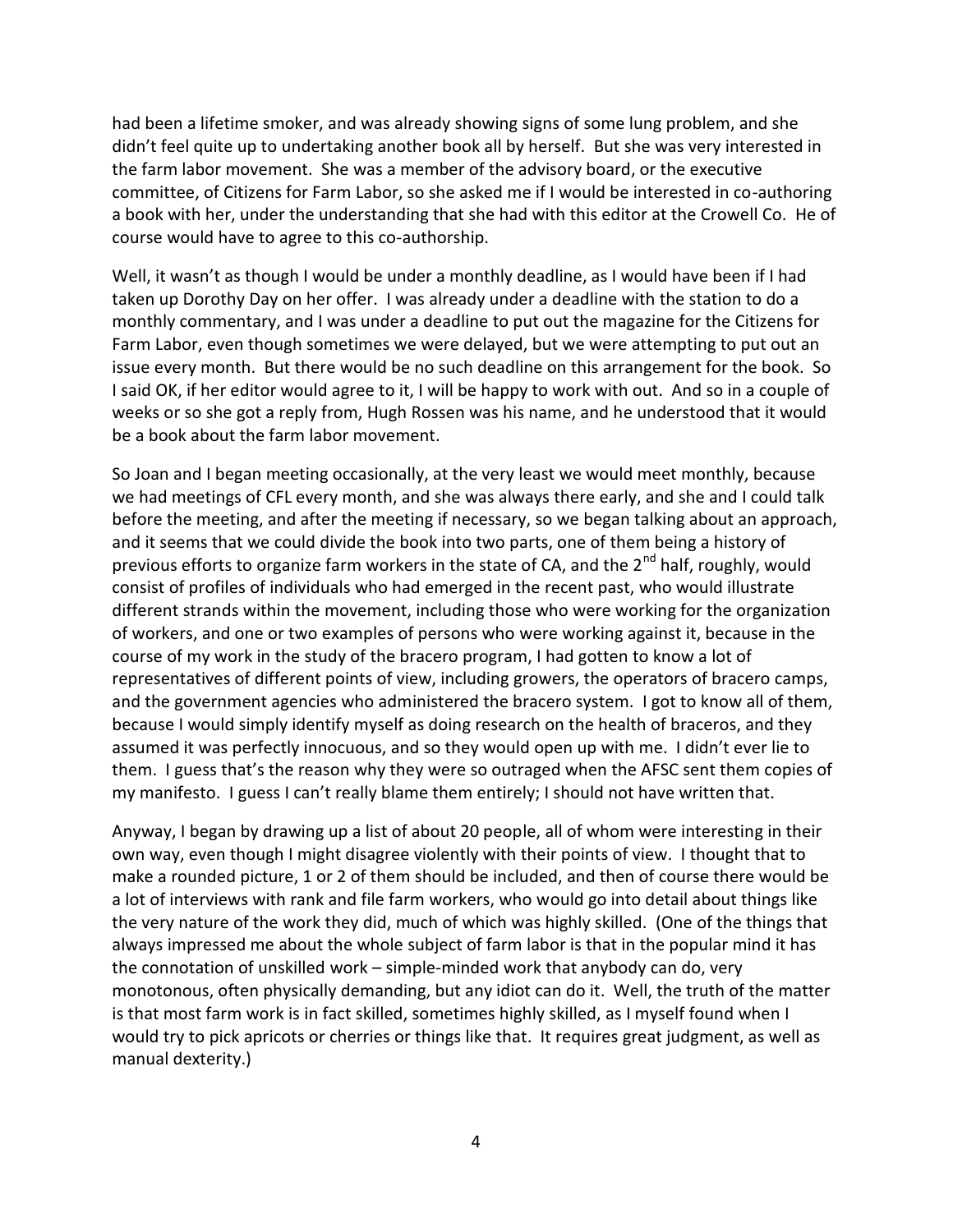So anyway I would have a number of representatives of those types of farm work, they're not all interchangeable. And then there'd be representatives of the organizing efforts, all of which had failed up to that point, including a guy named Ernesto Galarza, who was the most recent, who had broken his heart trying to form a union in the teeth of the bracero program, which made it virtually impossible. And Norman Smith would have been in there, and so forth.

I got engrossed in this to the extent that I actually began doing some writing. One of the very first chapters that I began working on was a profile of a man named Fred van Dyke, who was himself a grower in the Stockton area, who had used braceros right along, as everybody else in that area did, but he had a change. He became a convert, a believer that in fact it would be to the advantage of both employers and employees if both sides got organized so that the whole farm labor market could be stabilized, rather than having migrants drift across the landscape, never knowing where their next job would come from, and growers themselves nervous as their crops ripened in the fields, and they weren't certain whether they'd have enough workers. Well that of course was the reason for the bracero program in the first place; it gave them a guaranteed labor force.

By this time, those of us who opposed the whole idea of a captive labor force had it about to expire, and on Dec 31 of 1964 it did expire. However, there was another law under which they were able to bring in a few "green-carders", as they were called. It was different from the bracero program. It involved far fewer workers, and the Secretary of Labor, by this time, did what some of us had felt the administrators of the bracero system should have been doing all along, which was to make an informed estimate of what the wages and working conditions should be, or would be, if this supply of workers from abroad were not available. What would growers have done under those conditions? Would they have gone out of business? No, they would have adjusted their wages upward, and they would have been able to attract local workers. Well, we finally had a Secretary of Labor who made this estimate on his own, and the growers didn't like it, but they went along with it because they had to.

Anyway, Fred van Dyke was a very fascinating fellow. He had this all figured out, that under the normal circumstances, and by the law of supply and demand, the growers would have had to create a sufficient pool of workers by paying a wage that made it competitive with other industries. In order to meet those wage requirements, the growers themselves would have to organize to bargain with the buyers of their stuff, in most cases it would be wholesalers and canners. And that the effect on the consumer would be so slight that most would not even notice it, because if you buy a can of tomatoes, for example, we had this all figured out, if a can of tomatoes were 30 cents, that maybe 1 cent of that would represent wages to the workers who had picked those tomatoes. So you could double the wages of the worker, and if it weren't taken advantage of by other intermediaries up the ladder, by rights it should have made a difference of only a 1 cent increase in the cost of the can of tomatoes. That sort of thing. But as long as the growers were all independent operators, they made no effort to bring the amount of tomatoes they planted and harvested into line with what was needed in the market. If they overproduced tomatoes, they didn't get as much return from the market as they could if they were to restrain themselves, and to produce just what the market required.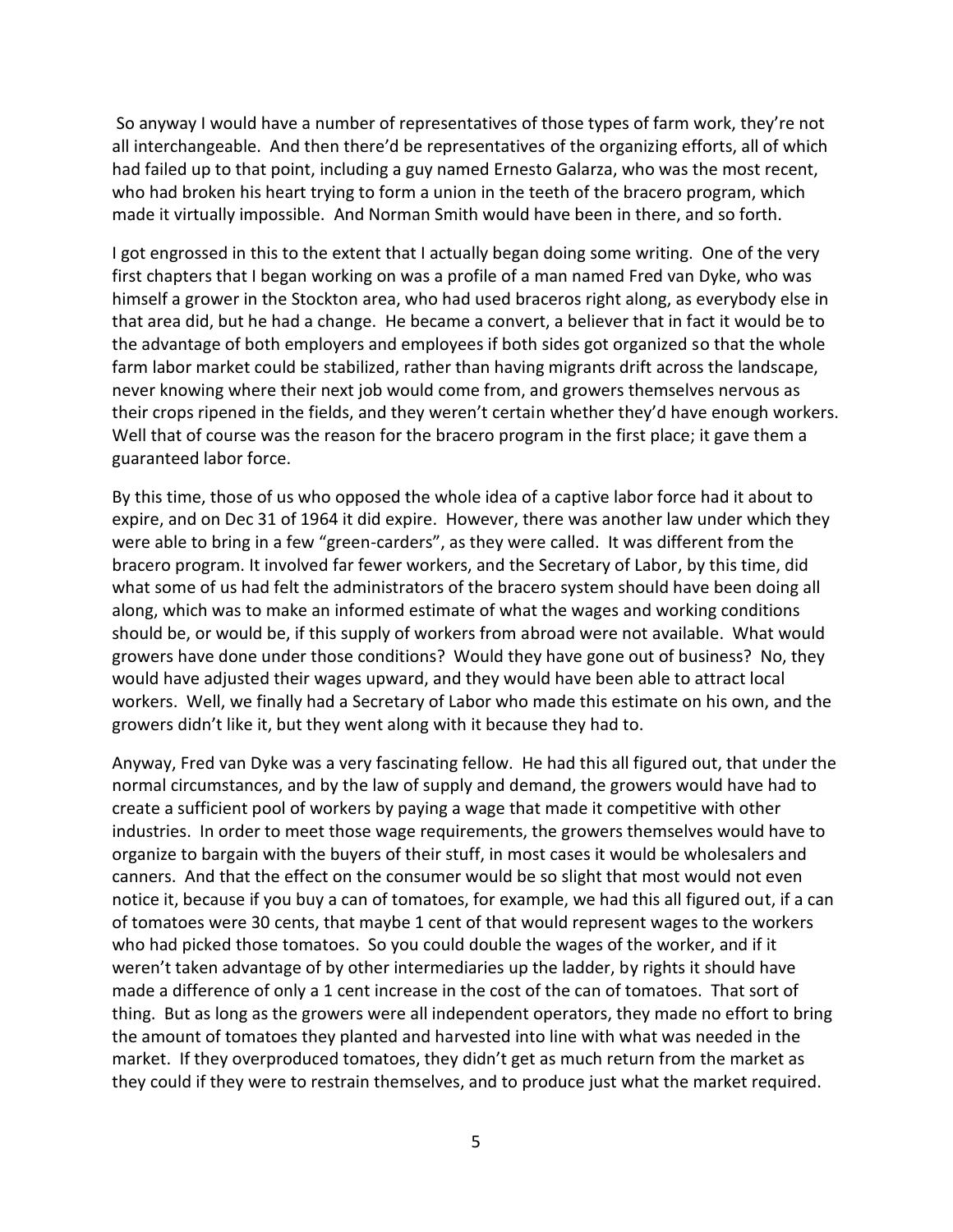Anyway, Fred van Dyke was going to be one of the chapters, and I would have interviewed a labor contractor, and the various others in the general social structure, which is what I called my chapter in the bracero monograph that my principle investigator at the school of public health found so objectionable.

Now, another activity that I volunteered for, I found it difficult to say no, one of the spin-offs of the Free Speech Movement, which had broken out at the University in Sept of 1964, was something called the Free University of CA, in which people who had something to say about some topic of interest and on which they had some expertise could volunteer to conduct classes which met in churches in the vicinity of the University, and so I volunteer to teach a class in the farm labor movement, and it was accepted and I was assigned a place to meet in the Lutheran church on College Ave at the corner of Haste. I was allotted a 12-week period of time to conduct this class, and it began at just about the same time that all this other stuff was happening. It began in Mar of 1965.

Now all of this, I just don't know how I did it all. I was still the head of a research project that was taking place in the town of Capitola in Santa Cruz county, I'm sure I've mentioned that before, and my brainstorm on the occasion was, rather trying for a representative sample, we would interview everybody over 65 in the town, and I was given enough funds to hire more interviewers than I had ever had. I had so much trouble finding somebody to do my interviewing in the bracero study that I ended up with only 1 guy I could really count on. But in Capitola, I spread the word among the over-65 group that we were looking for interviewers, even if they didn't have any prior experience, and so I trained them and we ended up with a team of 2 or 3 gray-haired ladies. I didn't have to spend a heckuva lot of time supervising them, but I would have run down there every once in a while. To cover the entire town took the greater part of the summer, and that went on until probably August, after which time it was necessary to bring the results up to Berkeley and begin working on coding protocols, getting the results of the interviews into a form amenable to tabulation and analysis.

Among my other activities I organized what we called a "student committee for agricultural labor" at the Berkeley campus. The acronym was SACL, which made use of the letters CAL, which we thought was rather clever. And this spread and we had invitations to help them organize student committees at UC Davis and at Stanford, which we were happy to do, but of course they were then on their own. At the mother organization, which I believe one might call the Citizen's Committee here in Berkeley, we had enough to keep our own organization going, rather than keeping tabs on them. I don't know what became of them eventually. The student committee at Berkeley went on for some years.

At the Mother organization CCFL, we began having a brain drain, because things were brewing down in the lower San Joaquin valley. I had a co-editor of the magazine for a couple of months, who was really very valuable, but he went down there, because that's where the action was, and he became editor of their publication. My other co-editor, a woman named Wendy Goepel, also decamped, went down to Delano and became Cesar Chavez's personal secretary.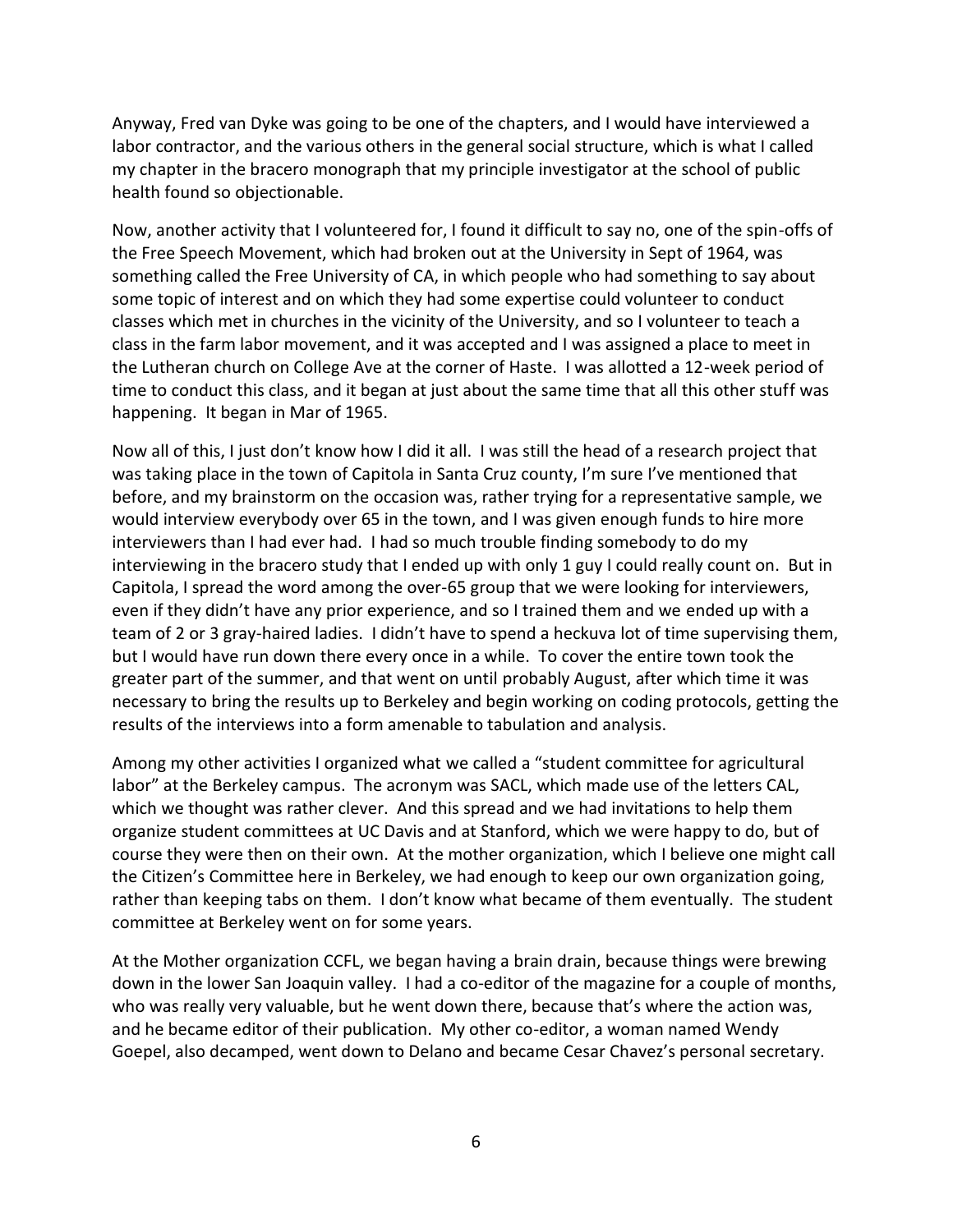So in a real sense it might be said that my greatest contribution to the farm labor movement was not what I myself did, but that I recruited so many other people, who did valuable work. Another fellow I don't know if I've mentioned was named Gene Nelson. I had met him back in the days when I was doing the bracero study. He was at loose ends and wanted me to suggest a book that he could write. I said why don't you write a book about the bracero program consisting of a novelistic approach. In my attempt to study the program I was supposed to keep it at an academic level, but he would be free to fictionalize it, and to base it entirely on what he learned by interviews with braceros, but then to write it up with whatever adjectives and adverbs he might want, to make it more colorful. And so he began doing that until things really got hot in Delano, at which time he dropped everything else and volunteered to work for Chavez.

Now I had been following Chavez since Mar of 1962. Well, I'd known him before that, when he was organizing chapters of the Community Service Organization around the state, but he left the CSO because it wanted to concentrate on urban Latinos, and Chavez wanted to concentrate on the rural Chicanos, and so he resigned a very good job he had, and without any financial support at all, he went down to Delano and started holding house meetings. In fact, he followed very, very closely the program that Father McCullough had used in Stockton, and Chavez called his organization the Farm Workers Association.

I applauded this whole approach, that he didn't make public speeches, he didn't make promises of any economic advantage to people who joined his organization. He himself worked in the fields to support himself from time to time, and went around holding house meetings. House meetings every night, laying a foundation which eventually would be so interconnected and so involved, everybody in the organization would have a function, and it wasn't anything like the form that so many unions take, where you pay your dues and nothing more is ever asked of you. He of course deliberately avoided the word "union", and as he had it calculated it would take 5 years of building this foundation before the association would be sufficiently powerful that it could venture into the economic arena.

But his hand was forced in Sept 1965. It had to do with the fact that the farmers were still hoping to get a few green-carders, but that they would have to offer domestic workers a considerable increase over what they had been paying in previous years. It began in the grapes of Coachella valley in the spring of 1965. There was an enclave of Filipino workers who were headed by a man named Larry Itliang, who was a former staff member and organizer for AWOC. He represented his fellow Filipinos in negotiating with the grape growers of the Coachella valley, and he got exactly what the Secretary of Labor had decided would be the prevailing wage if the growers were not able to call upon the Department of Labor to provide them with not so much as a single green carder from Mexico. As I recall they got \$1.40 per box of grapes, whereas the most they had been able to get in previous years had been probably \$1.10. And if they completed the season they would get a bonus of 10 cents a box.

Well, the grapes in the Coachella valley ended and there was a little time in between in which the same group moved back to their more permanent base of operations, which was in Tulare county, and the same drama was played out again. The growers began by offering \$1.25 a box,